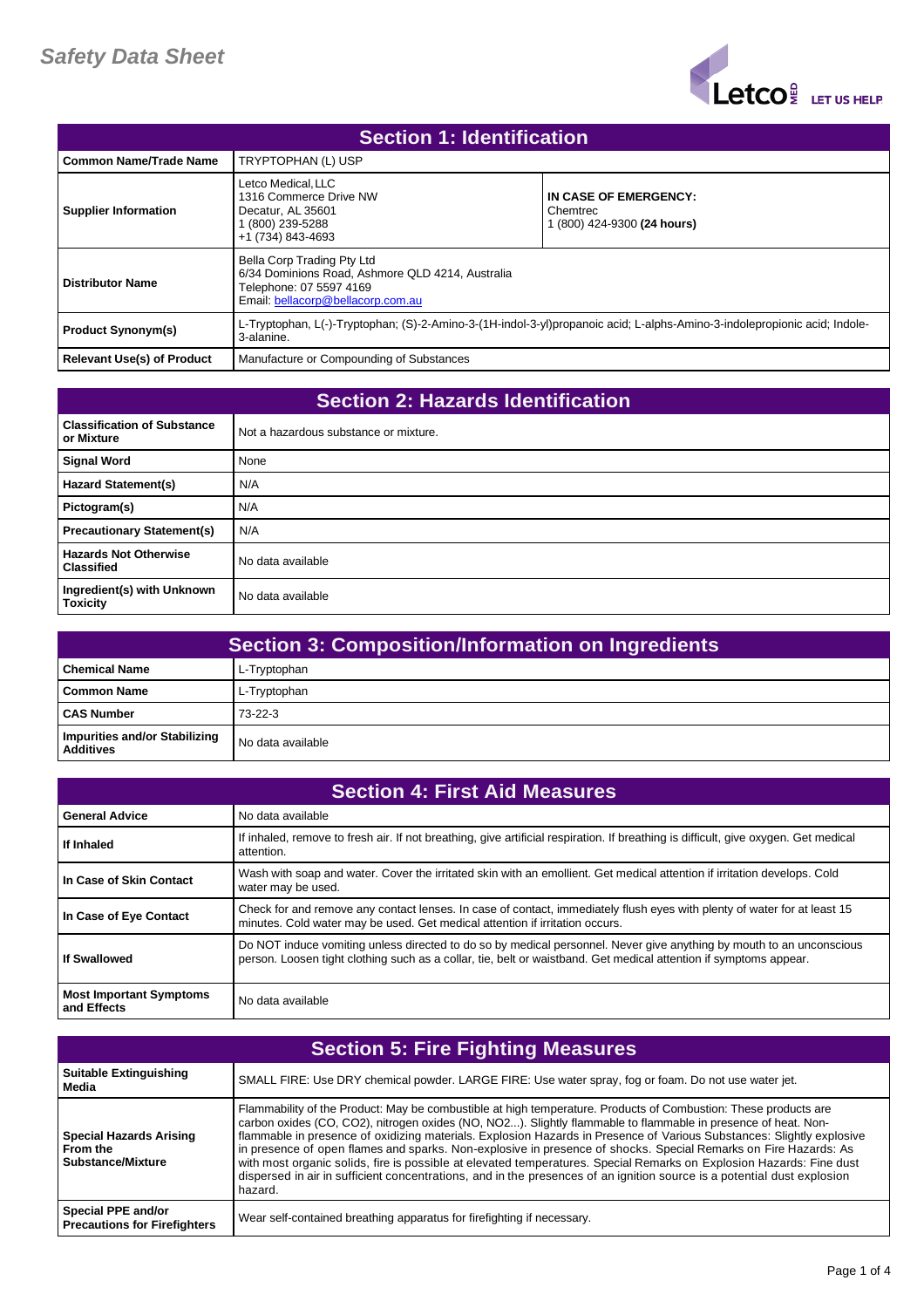| <b>Section 6: Accidental Release Measures</b>                                                  |                                                                                                                                                                                                                                                                                                                                                                                                                                                                  |
|------------------------------------------------------------------------------------------------|------------------------------------------------------------------------------------------------------------------------------------------------------------------------------------------------------------------------------------------------------------------------------------------------------------------------------------------------------------------------------------------------------------------------------------------------------------------|
| <b>Personal Precautions.</b><br><b>Protective Equipment and</b><br><b>Emergency Procedures</b> | Splash goggles. Full suit. Dust respirator. Boots. Gloves. A self-contained breathing apparatus should be used to avoid<br>inhalation of the product. Suggested protective clothing might not be sufficient; consult a specialist BEFORE handling this<br>product.                                                                                                                                                                                               |
| <b>Methods and Materials</b><br><b>Used for Containment</b>                                    | Small Spill: Use appropriate tools to put the spilled solid in a convenient waste disposal container. Finish cleaning by<br>spreading water on the contaminated surface and dispose of according to local and regional authority requirements.<br>Large Spill: Use a shovel to put the material into a convenient waste disposal container. Finish cleaning by spreading<br>water on the contaminated surface and allow to evacuate through the sanitary system. |
| <b>Cleanup Procedures</b>                                                                      | Small Spill: Use appropriate tools to put the spilled solid in a convenient waste disposal container. Finish cleaning by<br>spreading water on the contaminated surface and dispose of according to local and regional authority requirements.<br>Large Spill: Use a shovel to put the material into a convenient waste disposal container. Finish cleaning by spreading<br>water on the contaminated surface and allow to evacuate through the sanitary system. |

| <b>Section 7: Handling and Storage</b>  |                                                                                                                                                                                                                                                                                                    |
|-----------------------------------------|----------------------------------------------------------------------------------------------------------------------------------------------------------------------------------------------------------------------------------------------------------------------------------------------------|
| <b>Precautions for Safe</b><br>Handling | Precautions: Keep away from heat. Keep away from sources of ignition. Do not ingest. Do not breathe dust. Wear<br>suitable protective clothing. If ingested, seek medical advice immediately and show the container or the label. Keep away<br>from incompatibles such as oxidizing agents, acids. |
| <b>Conditions for Safe Storage</b>      | Store in a closed container, at 22C ~25C in a dry and cool place and relative humidity 55~65%.                                                                                                                                                                                                     |

| <b>Section 8: Exposure Controls/Personal Protection</b>                 |                                                                                                                                                                                                                                                                                       |
|-------------------------------------------------------------------------|---------------------------------------------------------------------------------------------------------------------------------------------------------------------------------------------------------------------------------------------------------------------------------------|
| <b>Components with</b><br><b>Workplace Control</b><br><b>Parameters</b> | No data available                                                                                                                                                                                                                                                                     |
| <b>Appropriate Engineering</b><br><b>Controls</b>                       | Use process enclosures, local exhaust ventilation, or other engineering controls to keep airborne levels below<br>recommended exposure limits. If user operations generate dust, fume or mist, use ventilation to keep exposure to<br>airborne contaminants below the exposure limit. |
| <b>PPE - Eye/Face Protection</b>                                        | Safety glasses                                                                                                                                                                                                                                                                        |
| <b>PPE - Skin Protection</b>                                            | Gloves, Full suit, Boots.                                                                                                                                                                                                                                                             |
| <b>PPE - Body Protection</b>                                            | Lab coat and gloves.                                                                                                                                                                                                                                                                  |
| <b>PPE - Respiratory</b><br>Protection                                  | A self-contained breathing apparatus should be used to avoid inhalation of the product. Dust respirator. Be sure to use an<br>approved/certified respirator or equivalent.                                                                                                            |

|                                                          | <b>Section 9: Physical and Chemical Properties</b>                                                                                                                                                                                                |
|----------------------------------------------------------|---------------------------------------------------------------------------------------------------------------------------------------------------------------------------------------------------------------------------------------------------|
| Appearance                                               | Solid. Crystalline solid. White.                                                                                                                                                                                                                  |
| <b>Upper/Lower Flammability</b><br>or Explosive Limits   | No data available                                                                                                                                                                                                                                 |
| Odor                                                     | Odorless                                                                                                                                                                                                                                          |
| <b>Vapor Pressure</b>                                    | No data available                                                                                                                                                                                                                                 |
| <b>Odor Threshold</b>                                    | No data available                                                                                                                                                                                                                                 |
| <b>Vapor Density</b>                                     | No data available                                                                                                                                                                                                                                 |
| pH                                                       | (1% soln/water): 5.5-6.4                                                                                                                                                                                                                          |
| <b>Relative Density</b>                                  | No data available                                                                                                                                                                                                                                 |
| <b>Melting Point/Freezing</b><br>Point                   | Melting point: 282 deg. C. Decomposition temperature: 289C (552.2F)                                                                                                                                                                               |
| <b>Solubility</b>                                        | Soluble in hot water. Partially soluble in cold water. Insoluble in diethyl ether. Slightly soluble in acetic acid. Solubility in<br>water. Insoluble in chloroform. Soluble in hot alcohol and solutions of dilute acids, and alkali hydroxides. |
| <b>Initial Boiling Point and</b><br><b>Boiling Range</b> | No data available                                                                                                                                                                                                                                 |
| <b>Flash Point</b>                                       | No data available                                                                                                                                                                                                                                 |
| <b>Evaporation Rate</b>                                  | No data available                                                                                                                                                                                                                                 |
| <b>Flammability (Solid, Gas)</b>                         | No data available                                                                                                                                                                                                                                 |
| <b>Partition Coefficient</b>                             | No data available                                                                                                                                                                                                                                 |
| <b>Auto-Ignition Temperature</b>                         | No data available                                                                                                                                                                                                                                 |
| Decomposition<br><b>Temperature</b>                      | No data available                                                                                                                                                                                                                                 |
| <b>Viscosity</b>                                         | No data available                                                                                                                                                                                                                                 |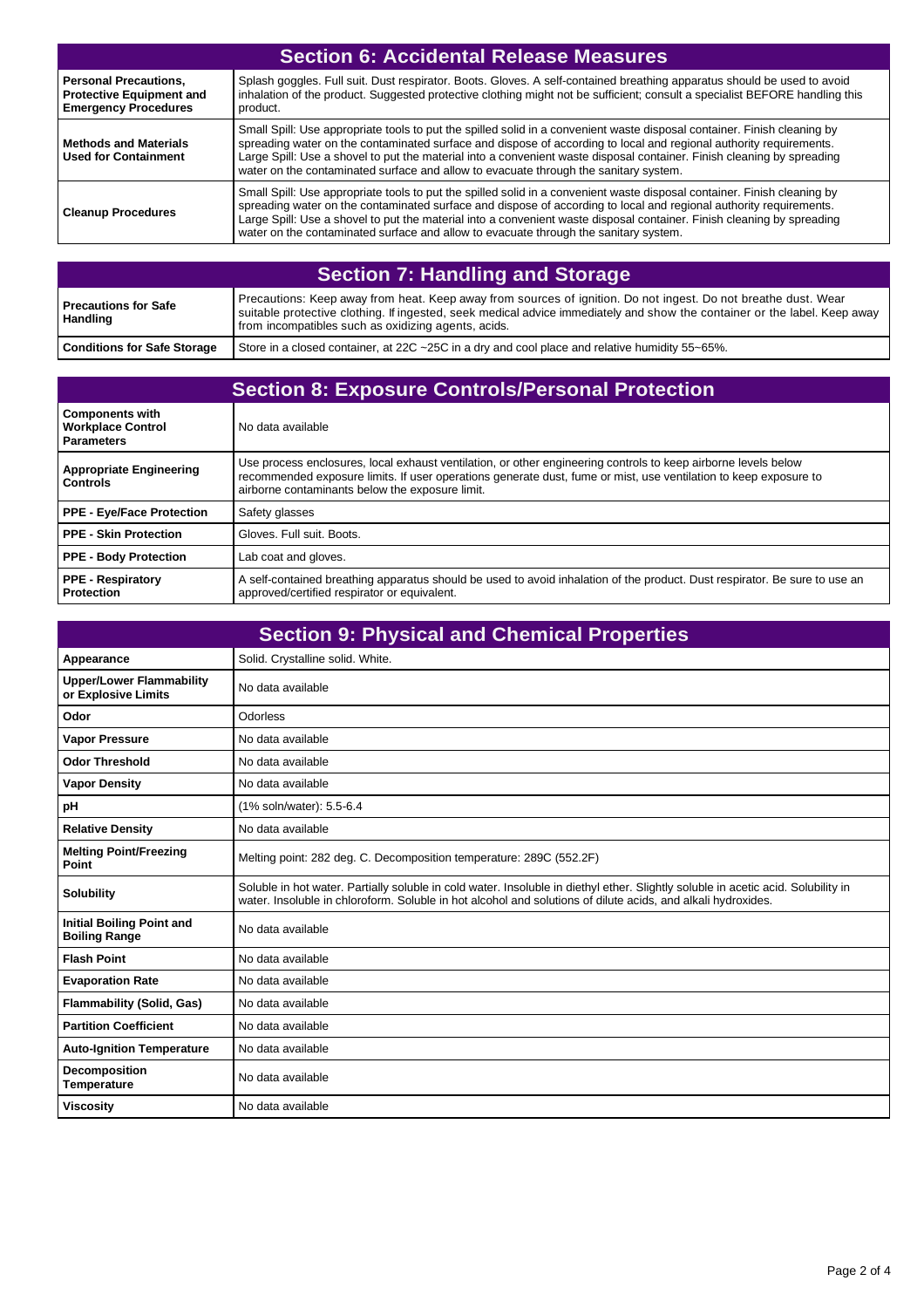| <b>Section 10: Stability and Reactivity</b>         |                                                                                                                   |
|-----------------------------------------------------|-------------------------------------------------------------------------------------------------------------------|
| Reactivity                                          | No data available                                                                                                 |
| <b>Chemical Stability</b>                           | The product is stable.                                                                                            |
| <b>Possibility of Hazardous</b><br><b>Reactions</b> | Polymerization: Will not occur.                                                                                   |
| <b>Conditions to Avoid</b>                          | Conditions of Instability: Excess heat, incompatible materials. Special Remarks on Reactivity: Protect from light |
| <b>Incompatible Materials</b>                       | Reactive with oxidizing agents, acids.                                                                            |
| <b>Hazardous Decomposition</b><br><b>Products</b>   | Other decomposition products- No data available                                                                   |

|                                                                               | <b>Section 11: Toxicological Information</b>                                                               |
|-------------------------------------------------------------------------------|------------------------------------------------------------------------------------------------------------|
| <b>Acute Toxicity - LD50 Oral</b>                                             | Acute oral toxicity (LD50): >16000 mg/kg [Rat].                                                            |
| <b>Acute Toxicity - Inhalation</b>                                            | Slightly hazardous in case of inhalation. May cause respiratory tract irritation.                          |
| <b>Acute Toxicity - Dermal</b>                                                | Slightly hazardous in case of skin contact (irritant)                                                      |
| <b>Acute Toxicity - Eye</b>                                                   | May cause eye irritation.                                                                                  |
| <b>Skin Corrosion/Irritation</b>                                              | Slightly hazardous in case of skin contact (irritant). May cause skin irritation.                          |
| <b>Serious Eye</b><br>Damage/Irritation                                       | No data available                                                                                          |
| <b>Respiratory or Skin</b><br><b>Sensitization</b>                            | Slightly hazardous in case of skin contact (irritant)                                                      |
| <b>Germ Cell Mutagenicity</b>                                                 | MUTAGENIC EFFECTS: Mutagenic for bacteria and/or yeast. May affect genetic material (mutagenic) on Humans. |
| <b>Carcinogenicity IARC</b>                                                   | No data available.                                                                                         |
| <b>Carcinogenicity ACGIH</b>                                                  | No data available.                                                                                         |
| <b>Carcinogenicity NTP</b>                                                    | No data available.                                                                                         |
| <b>Carcinogenicity OSHA</b>                                                   | No data available.                                                                                         |
| <b>Reproductive Toxicity</b>                                                  | No data available                                                                                          |
| <b>Specific Target Organ</b><br><b>Toxicity - Single Exposure</b>             | No data available                                                                                          |
| <b>Specific Target Organ</b><br><b>Toxicity - Repeated</b><br><b>Exposure</b> | No data available                                                                                          |
| <b>Aspiration Hazard</b>                                                      | No data available                                                                                          |

| <b>Section 12: Ecological Information</b> |                                                                                                                       |
|-------------------------------------------|-----------------------------------------------------------------------------------------------------------------------|
| <b>Toxicity</b>                           | No data available                                                                                                     |
| <b>Persistence and</b><br>Degradability   | Possibly hazardous short term degradation products are not likely. However, long term degradation products may arise. |
| <b>Bio-accumulative Potential</b>         | The product itself and its products of degradation are not toxic.                                                     |
| Mobility in Soil                          | No data available                                                                                                     |
| <b>Other Adverse Effects</b>              | No data available                                                                                                     |

| <b>Section 13: Disposal Considerations</b>                |                                                                                                          |
|-----------------------------------------------------------|----------------------------------------------------------------------------------------------------------|
| <b>Waste Treatment Methods</b><br><b>Product</b>          | Waste must be disposed of in accordance with federal, state and local environmental control regulations. |
| <b>Waste Treatment Methods</b><br>  Packaging             | Waste must be disposed of in accordance with federal, state and local environmental control regulations. |
| <b>Special Precautions Landfill</b><br>l or Incinerations | No data available                                                                                        |
| <b>Other Information</b>                                  | No data available                                                                                        |

| <b>Section 14: Transport Information</b> |                      |  |
|------------------------------------------|----------------------|--|
| <b>UN Number</b>                         | Not dangerous goods. |  |
| <b>UN Proper Shipping Name</b>           | N/A                  |  |
| <b>Transport Hazard Class(es)</b>        | N/A                  |  |
| <b>Packaging Group</b>                   | N/A                  |  |
| <b>Environmental Hazards</b>             | N/A                  |  |